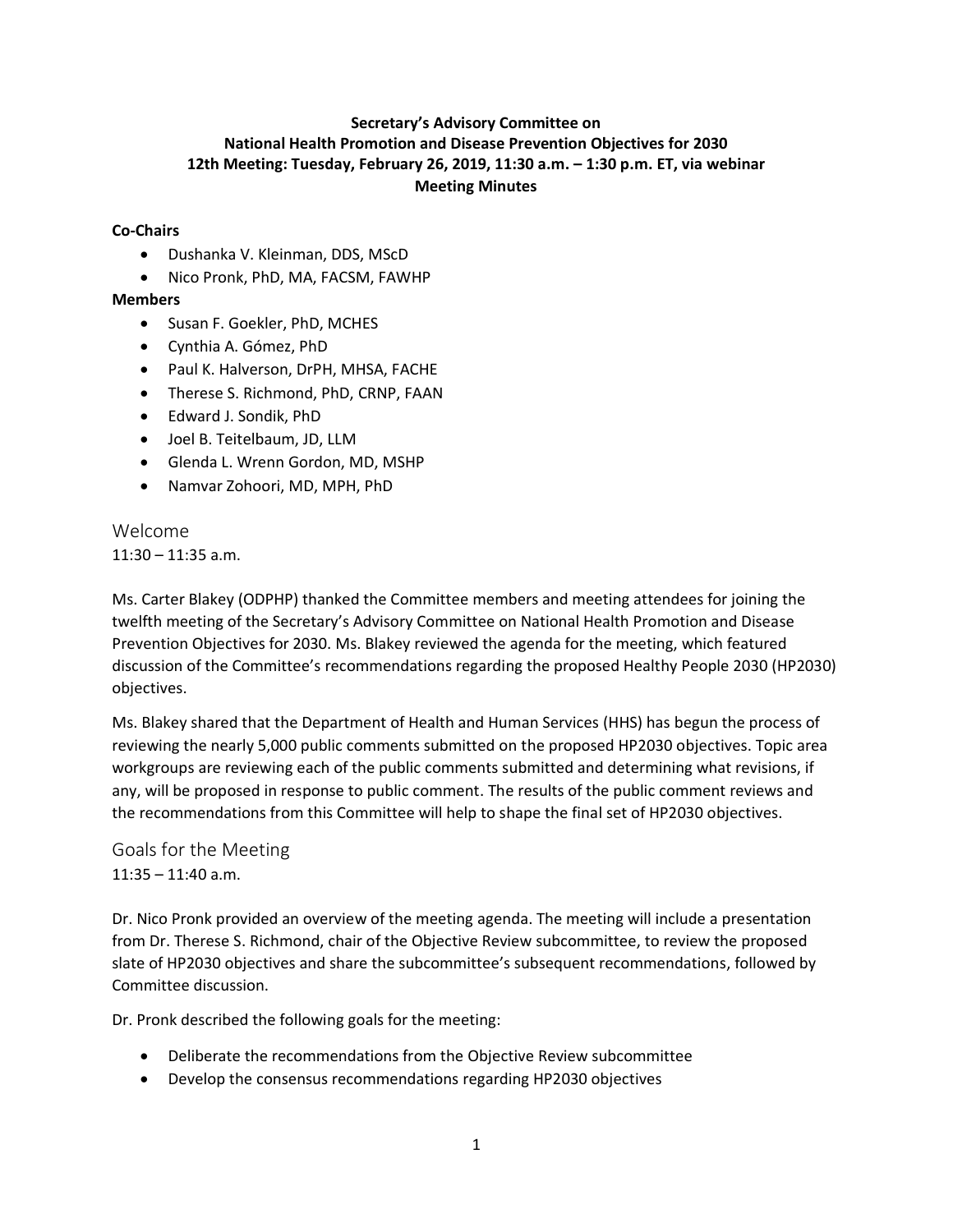Objective Review Subcommittee: Report and Recommendations Regarding the Proposed Set of HP2030 Core Objectives 11:40 a.m. – 12:55 p.m.

Dr. Richmond reviewed the charge of the Objective Review subcommittee, which was to "review and assess the collective set of proposed Healthy People 2030 core objectives in light of the Healthy People 2030 framework and the Committee's recommendations." The subcommittee was tasked with developing recommendations regarding whether the set of proposed objectives is comprehensive; whether there is balance across the topics with regard to health and well-being; whether there are substantive gaps for which objectives should be identified; and whether there are proposed objectives that should be reconsidered.

Dr. Richmond provided background on the objective selection and review process. The Federal Interagency Workgroup (FIW) developed a template that operationalized the Committee's 2017 recommendations for criteria to be used to prioritize and set quantifiable core objectives and processes to reduce the overall number of measurable objectives. The template included information such as the objective, baseline, and baseline year; rationale for inclusion; data requirements; health equity and disparity considerations; national importance; and the evidence base for interventions. Through an iterative process of refining the draft set of core objectives, the FIW included 355 objectives in the final draft set. The Objective Review subcommittee reviewed all completed templates, a grid that the FIW used to rank the core objectives, and the objectives that had been left "on the cutting room floor."

The Objective Review subcommittee's approach was not to replicate the FIW's efforts but instead to offer high-level feedback on the proposed objective set. All subcommittee members individually reviewed the set of 355 proposed Healthy People 2030 objectives, guided by first- and second-level considerations they had developed, then came to consensus on major recommendations.

The first-level considerations were:

- As a set, are the proposed objectives comprehensive?
- Is there balance across topic areas that captures health and well-being?
- As a set, will these objectives help move the health and well-being of the Nation forward?
- As a set, do the objectives adequately address the social determinants of health and health equity?

The second-level considerations were:

- Are there substantive gaps? If so, what are the gaps for which objectives should be identified?
- Are there objectives that were selected for inclusion that should be reconsidered?
- Are there objectives that were not included that should be reconsidered?

Dr. Richmond provided an overview of the outcomes of the subcommittee's assessment. All first- and second-level considerations informed the subcommittee's discussions. Dr. Richmond discussed the first 5 considerations in advance of her overview of the subcommittee's recommendations. She then discussed the final 2 considerations as they related to feedback from individual subcommittee members and the consideration of specific objectives in the proposed set.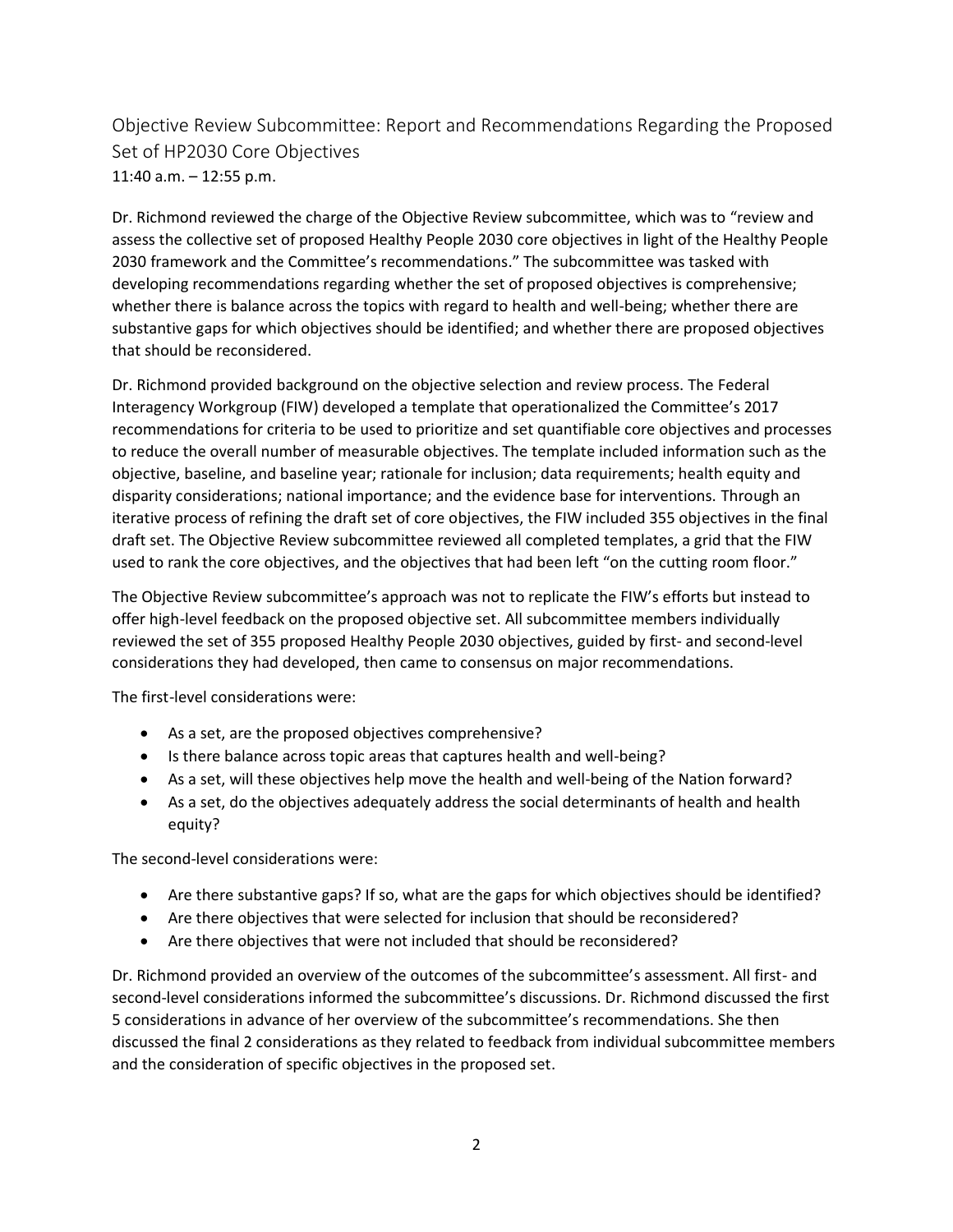#### *As a set, are the proposed objectives comprehensive?*

The subcommittee did not believe that the proposed set of objectives was comprehensive. Dr. Richmond noted that the objectives remained primarily focused on morbidity and mortality. The objectives approached health and well-being from a disease orientation, which the subcommittee determined was important but insufficient. Several concepts emphasized in the Healthy People 2030 framework were not adequately addressed within the draft set of objectives, including: health and wellbeing; health equity, health promotion, and health literacy; upstream and structural determinants of health and well-being; public health infrastructure and disaster preparedness; and vulnerable populations (i.e., areas pertaining to disparity and equity).

#### *Is there balance across topic areas that captures health and well-being?*

The subcommittee believed that health and well-being and upstream determinants of health were not adequately captured by the set of proposed objectives. As such, they stated that a reassessment of the balance between disease objectives and health, well-being, and health promotion objectives was warranted. Dr. Richmond explained that the balance between objectives related to disease, health, and well-being should be visible and easily discernable to stakeholders. In addition, the subcommittee felt it would be important to add more objectives that address well-being across the lifespan and at the individual and community levels.

# *As a set, will these objectives help move the health and well-being of the Nation forward?*

The subcommittee felt the objective set would help move the health and well-being of the Nation forward. However, they offered observations of opportunities for improvement. Dr. Richmond noted that the majority of objectives focus on prevalence rather than incidence, which reinforces a disease orientation of the objective set and does not align well with prevention efforts. The subcommittee noted that the set of draft objectives was relatively silent as to the mechanisms or underlying processes that are needed to help achieve objective targets. For each objective, they felt it would be important for users of the HealthyPeople.gov website to be able to access linked information about risks, causes, and protective factors. In addition, they believed that the website should be carefully designed in a way that engages and incentivizes stakeholders, and to enable various stakeholders to adopt and adapt the objectives to be relevant to local or specific stakeholder needs.

*As a set, do the objectives adequately address the social determinants of health and health equity?* Dr. Richmond said that the emphasis on health equity in HP2030 marks a critical shift from focusing on disease outcomes, which can often be attributed to individual behaviors, to addressing historical and current structural and systematic prejudice and discrimination. She emphasized that multiple determinants of health and well-being interact with each other across the lifespan. Accordingly, the HP2030 framework emphasizes the need for healthy physical, social, and economic environments that promote attaining full potential for health and well-being for all.

Dr. Richmond explained that Dr. Cynthia A. Gómez undertook a detailed analysis of health equity and the social determinants of health within the proposed objective set on behalf of the subcommittee to help guide their discussions as they developed final recommendations. Objectives that referred to individual change but were dependent on systems change were included; if an objective's mechanism of change was intended to be the individual, it was not considered a health equity objective.

Dr. Gómez identified objectives within the following 5 categories:

• Removing obstacles to health and well-being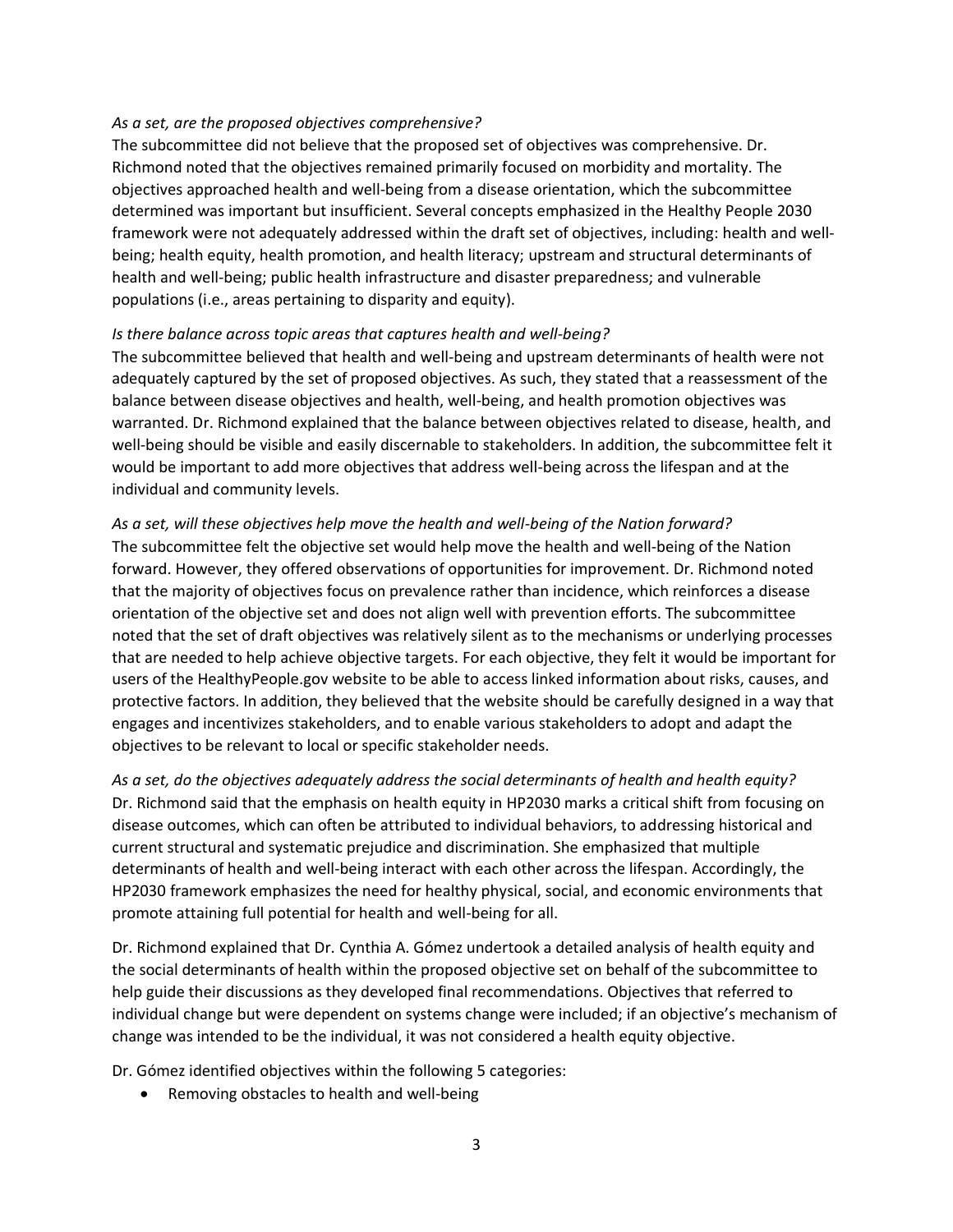- Addressing structural and systematic prejudice and discrimination
- Policies and practices that promote health equity
- Conditions that give children and youth opportunities to attain their highest level of health and well-being throughout the lifespan
- Healthy physical, social, and economic environments

This analysis indicated that approximately 30% of the 355 objectives would overtly address health equity. Only 1 objective, which is linked to a specific population (LGBT), addresses structural and systematic discrimination. This analysis is included as Appendix A to the Objective Review subcommittee report.

Informed by this analysis, Dr. Richmond outlined the subcommittee's suggestions to help emphasize social determinants of health and health equity. The subcommittee believed that tools should be available on the website to show stakeholders how to examine disparities and inequities in the objectives (where data are available) and how to drive evidence-based interventions that impact disparities and inequities. They recognized that creating objectives that target the general population was necessary to reduce the overall number of objectives, but they said that exquisite care should be taken to avoid objective integration at the potential expense of particularly marginalized populations. In addition, they stated that the HP2030 objectives should include a focus on preventing conditions that have life-long impact, such as adverse childhood experiences (ACEs).

# *Are there substantive gaps?*

The subcommittee believes there are substantive gaps that should be addressed to round out the draft set of objectives and align them with the Healthy People 2030 framework. Specific areas that would benefit from a few overarching objectives are:

- Health and well-being
- Public health infrastructure
- Stakeholder engagement
- Environments (physical, social, and economic) that are upstream determinants of health and well-being
- Community well-being
- Health promotion

Dr. Richmond also shared other topics that the subcommittee felt constituted gaps. First, the subcommittee expressed concern that the topic area Health-Related Quality of Life and Well-Being had been eliminated, particularly since the concept of well-being had been integrated into the HP2030 framework. In addition, they suggested broadening the law and policy-focused objectives beyond those specific to tobacco or environmental toxins.

After discussing the subcommittee's assessment of the proposed objective set using the first 5 considerations, Dr. Richmond reviewed the subcommittee's 8 recommendations. Subcommittee members had proposed additional edits after the final subcommittee meeting and before this Committee meeting; these edits are marked in red or described below.

• **Recommendation 1:** Given that the preponderance of objectives focus on morbidity and mortality, add up to 10 cross-cutting objectives that explicitly address the upstream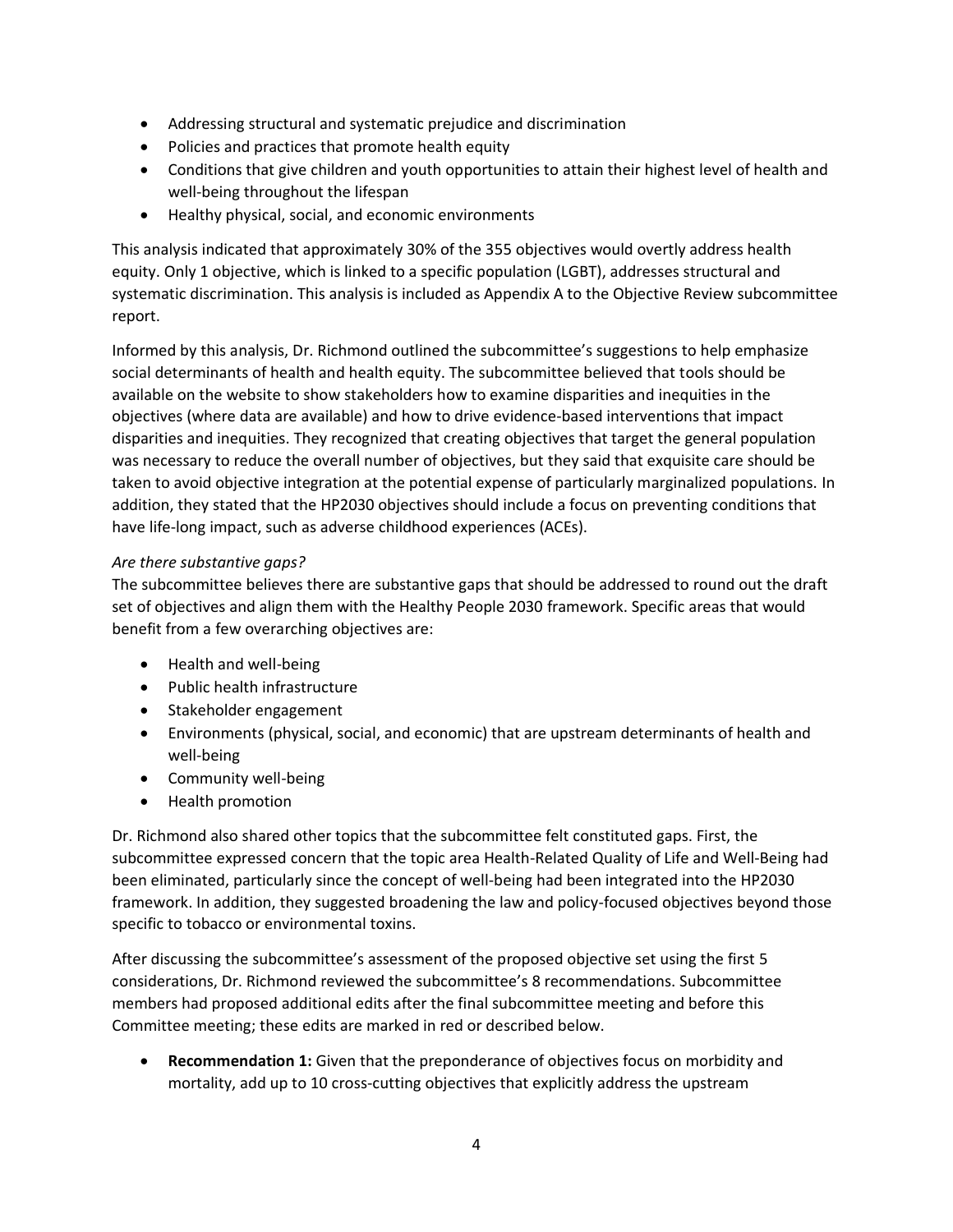determinants of health and well-being, health promotion, public health infrastructure and disaster preparedness, health equity, and health literacy.

- **Recommendation 2:** Add cross-cutting objectives that directly address structural and systematic prejudices and discrimination through law, policy, and organizational practices.
- **Recommendation 3:** Given the importance of prevention, consider an increased focus on disease incidence.
- **Recommendation 4:** The objectives are relatively silent as to the mechanism or processes underlying achieving the objectives. It is essential to link these objectives with information about risks, causes, and protective factors—and with evidence-based practices applicable to varied settings in many sectors—to maximize the likelihood of achieving the objectives.
- **Recommendation 5:** Provide a clear and detailed narrative that explicitly guides stakeholders in building on strengths and assets and in reducing the continued disparities and inequities that impede the overall improvement of health and well-being for the Nation.

The Objective Review subcommittee members proposed a different way of framing Recommendation 6 in advance of the meeting. The Committee was presented with both versions of the recommendation during the meeting and voted in favor of the alternate language.

- **Recommendation 6:** The implementation strategies should be carefully designed in a way that fully engages stakeholders to a) adopt and adapt the objectives to be relevant to local or specific stakeholder needs; b) provide strategies and tools to facilitate such adaptation; and c) present interventions and approaches needed to achieve the objectives.
- **Recommendation 6 (alternate language):** Objectives should be linked to implementation strategies designed in a way that fully engages stakeholders to a) adopt and adapt the objectives to be relevant to local or specific stakeholder needs; b) provide strategies and tools to facilitate such adaptation; and c) present interventions and approaches that can contribute to achieving the objectives.
- **Recommendation 7:** Consider adding high-priority objectives that allow comparison of health and well-being in the United States to that in other Organisation for Economic Co-operation and Development (OECD) nations—or recast existing objectives to facilitate such comparison.
- **Recommendation 8:** Create a systematic and regular process to assess progress in meeting the overarching goals of HP2030. Because this broader assessment is at a higher level than individual objectives, the assessment should involve stakeholders and supplementary national or local data to inform progress in meeting the overarching goals. It may be informed by the ideas expressed in the forthcoming issue brief on summary measures of health and well-being.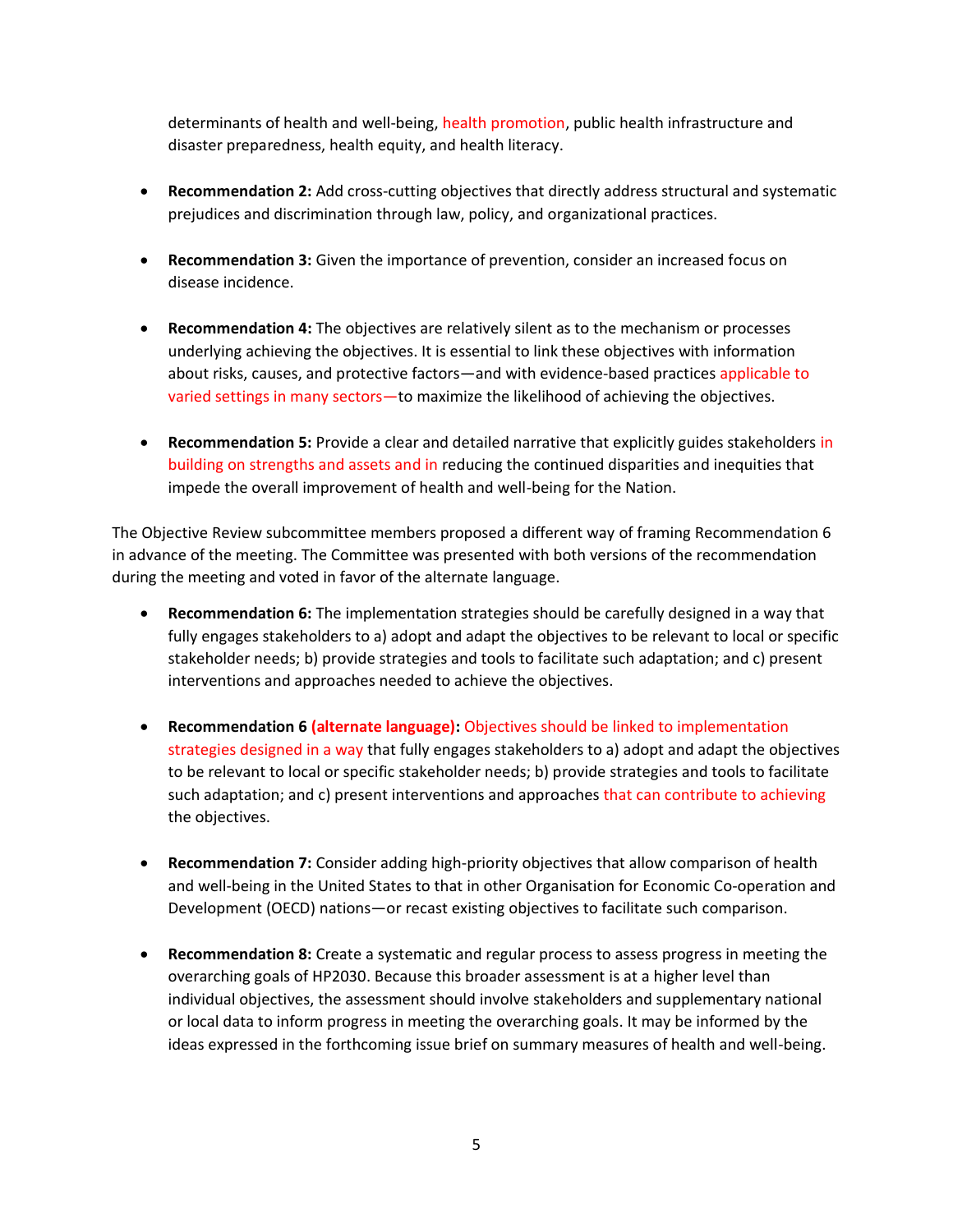Following the recommendations, Dr. Richmond reviewed specific objectives for consideration. Subcommittee members provided reflections from their individual reviews that ultimately informed the subcommittee's discussions and the development of their major recommendations. Individual member feedback is compiled in 2 separate attachments to the Objective Review subcommittee report.

#### *Are there objectives that were selected for inclusion that should be reconsidered?*

Dr. Richmond shared that the primary reasons the subcommittee members provided for reconsidering objectives selected for inclusion included clarification of intent, redundancy among objectives, and consideration of possible combinations.

#### *Are there objectives that were not included that should be reconsidered?*

Guided by the HP2030 framework, individual subcommittee members identified specific objectives and categories of objectives that should be reconsidered. They also proposed additional areas to consider for objectives.

# Committee Discussion

# *Individual Feedback on Specific Objectives for Consideration*

Dr. Paul K. Halverson expressed concern about feedback included under the section titled "Categories of Objectives" in Attachment 2, which read: "Reconsider public health infrastructure objectives. It is unclear if the accreditation criteria for health departments provide sufficient clarity and visibility to engage essential stakeholders, such as academic health centers, state/county/municipal legislators, businesses, etc." Dr. Halverson discussed the overall limited number of objectives on infrastructure, explaining that it is an important foundation for public health activities. He felt that this feedback presented criticism of the public health accreditation process, but he explained that developing infrastructure through a comprehensive accreditation process is beneficial for public health. He acknowledged that public health infrastructure objectives should not solely address accreditation and felt that infrastructure objectives should encompass infrastructure-building through accreditation *and*  additional infrastructure issues, such as the public health workforce and the financing of public health and population health measures.

Dr. Dushanka V. Kleinman responded that the feedback was not intended to be critical, but instead sought to increase visibility of the power of accreditation. Dr. Richmond explained that she provided that piece of feedback as a result of Dr. Namvar Zohoori's comment during an Objective Review subcommittee meeting that many infrastructure issues are captured in the accreditation criteria for health departments, so if a health department is accredited then other potential infrastructure objectives would already be fulfilled through the accreditation process. Dr. Richmond provided this feedback to ensure that the accreditation criteria were sufficiently clear and accomplished that. Dr. Richmond indicated that the subcommittee would revise that section of the report to clarify its purpose.

#### *Subcommittee Recommendations*

Regarding Recommendation 1, Dr. Susan Goekler shared that she added health promotion to the list of topics because she felt it fit well with an upstream focus; she noted that the objectives are the Healthy People disease prevention and health promotion objectives, so health promotion should be highlighted.

Continuing the discussion, Dr. Edward J. Sondik questioned whether 10 was a high enough threshold for adding cross-cutting objectives. Dr. Richmond responded that the number 10 was not chosen deductively and that the intent of the recommendation was not to be prescriptive about the number of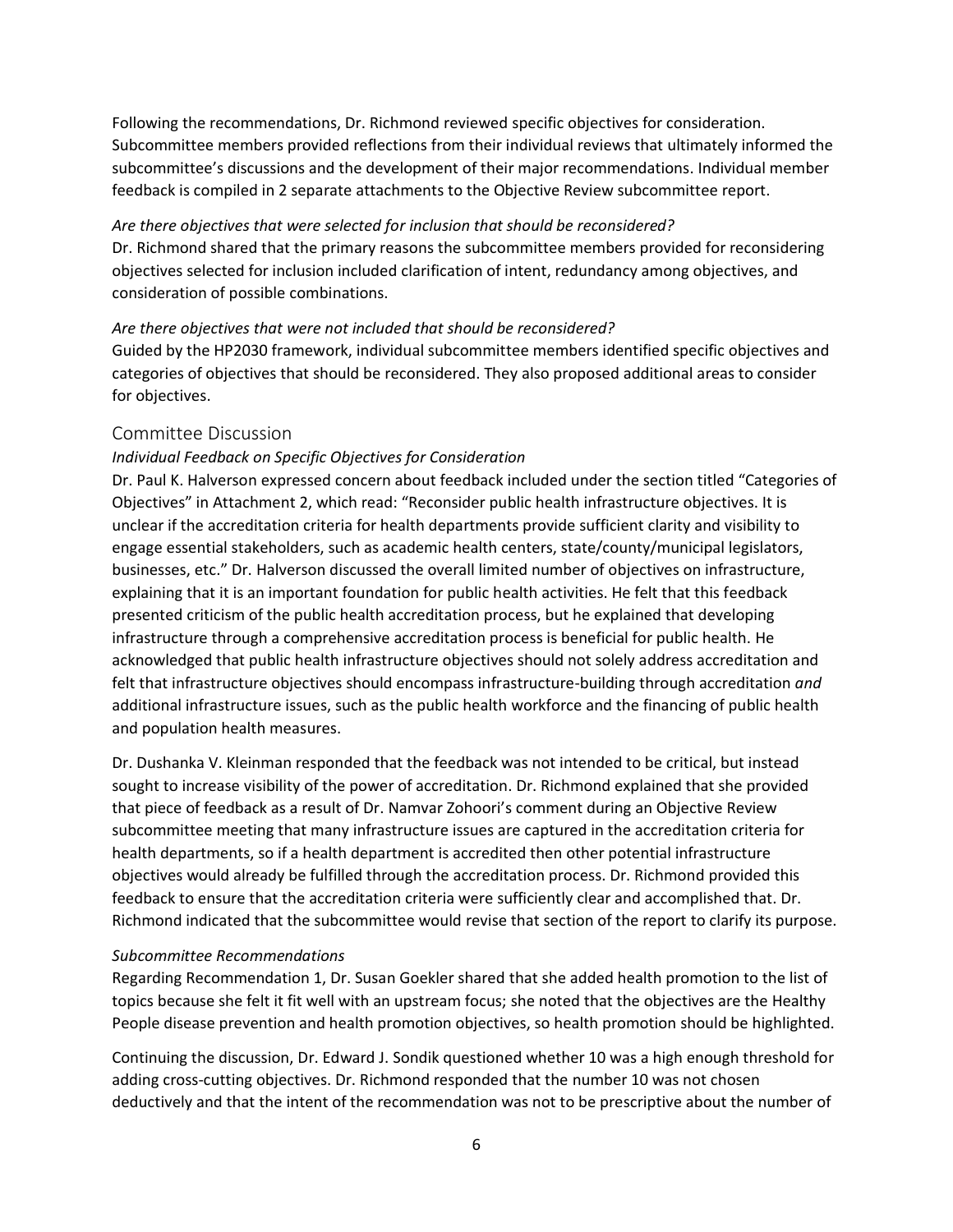recommendations to be added, but rather to provide the FIW with the sense that the Committee would like for more objectives to be added to reflect cross-cutting issues.

Dr. Halverson suggested that they could add a range, such as 10 to 20 objectives. Dr. Zohoori proposed they could remove a specific number from the recommendation, noting that the FIW had cut the number of Healthy People 2020 objectives by more than 50% and suggesting that there may be less hesitance to add objectives now.

Dr. Richmond reminded the Committee that some of the "space" in the set of objectives for HP2030 is reserved for objectives to be added over the course of the decade. Dr. Gómez acknowledged that the Committee strived to be mindful of the necessity to reduce the number of objectives overall for HP2030 as they developed this recommendation, but expressed that the phrase "up to" was problematic.

Mr. Joel B. Teitelbaum agreed, noting that the FIW could add 1 or 2 cross-cutting objectives and technically fulfill the recommendation, even though that was not the Committee's intention. He suggested adding at least a range to provide a lower limit for the number of objectives to add. Dr. Pronk agreed, noting that only a few objectives would not fully capture the 5 vastly different categories proposed in the recommendation.

The Committee agreed to revise the recommendation to read "add a minimum of 10 cross-cutting objectives" instead of "up to 10."

The Committee did not discuss Recommendation 2. Dr. Halverson noted that it was a strong recommendation.

The Committee did not discuss Recommendation 3, as no members raised comments.

Regarding Recommendation 4, Dr. Halverson expressed support for the addition of the phrase "applicable to varied settings in many sectors" because he felt they were consistent with the Stakeholder Engagement and Communications subcommittee's recommendations and the importance of outreach beyond the health sector. Dr. Pronk and Dr. Goekler agreed that it reflects the intention of the recommendation, which is for HP2030 to reach stakeholders outside of the health sectors, which makes the recommendation more actionable.

Discussing Recommendation 5, Dr. Goekler shared that she added the phrase "in building on strengths and assets" because a focus on simply reducing disparities and inequities contributes to the disease prevention mentality and assumes that communities with disparities do not have any assets. The Committee expressed broad support for the addition.

The Committee was presented with 2 versions of Recommendation 6: the original version the Objective Review subcommittee had agreed upon after their final January 11, 2019 meeting, and an alternate version that had been proposed during the final revision of the Objective Review subcommittee report. Dr. Pronk favored the alternate language, stating that it better reflected the subcommittee's vision for the recommendation than the original language. Dr. Goekler agreed, noting that there is a separate subcommittee charged with creating recommendations on implementation. None of the Committee members preferred the alternate language for Recommendation 6.

Within Recommendation 7, Dr. Halverson expressed that it could be useful to identify a set of objectives that can be used to facilitate a meaningful OECD comparison. Dr. Richmond suggested that they remove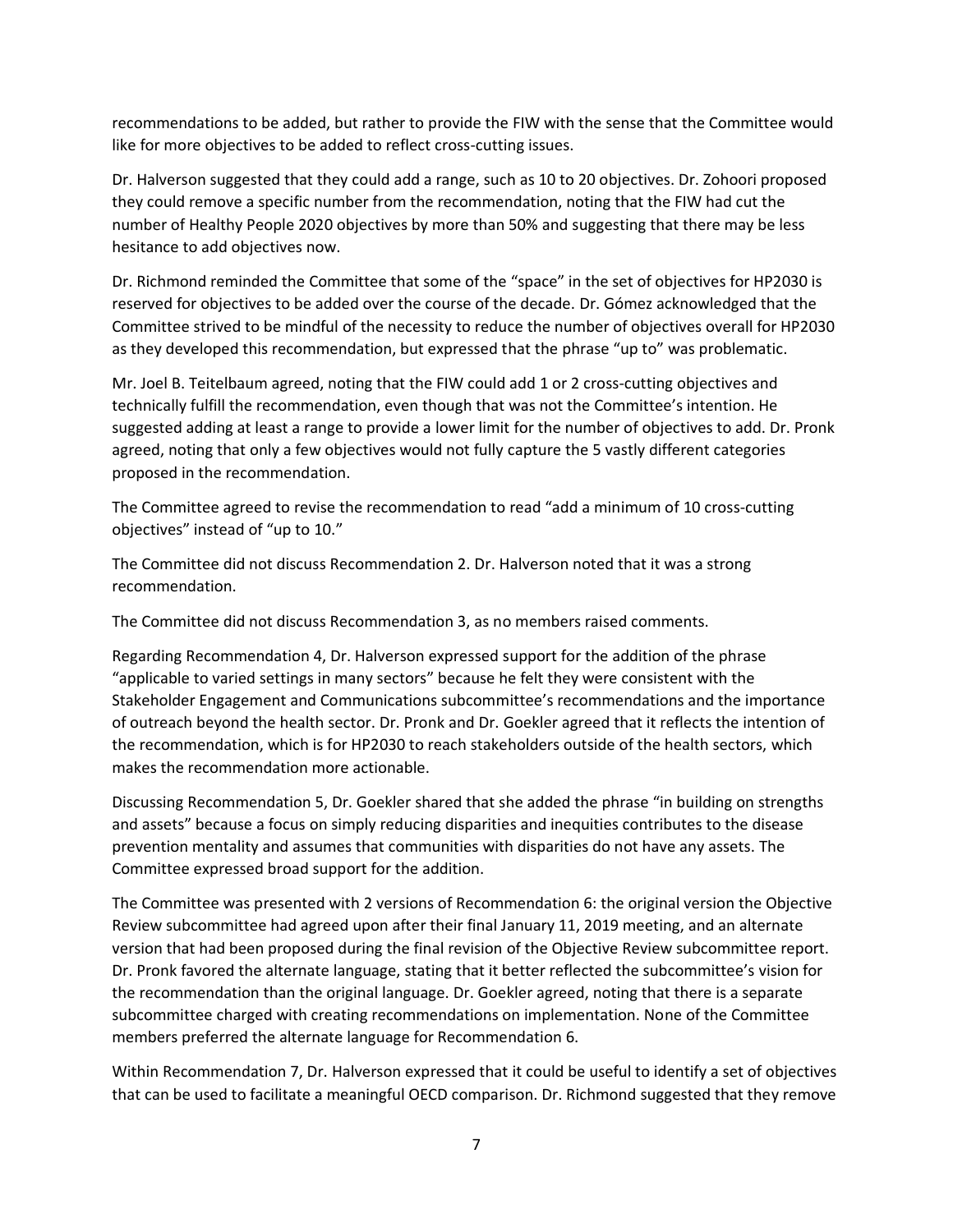the word "consider" so that the recommendation would simply read: "Identify high priority objectives…" Dr. Sondik shared that the OECD produces a regular report on the health of the OECD nations, so the recommendation could include language to the effect of "as outlined in the OECD report" or "as other OECD nations outlined in their report." Dr. Kleinman suggested the recommendation could include "meaningful" comparison.

Dr. Sondik proposed that the recommendation be reframed to begin with language such as, "There should be a periodic comparison of health and well-being in the United States to other OECD nations." Dr. Richmond responded that would be dependent upon 1 of 2 scenarios: either the existence of objectives within the current set that would already allow for meaningful comparison or recasting current objectives to facilitate such comparison. Thus, the recommendation could be to create a set of objectives that allow for meaningful comparison of health and well-being in the United States to that of other OECD nations as told in the OECD report, or to recast existing objectives to facilitate that meaningful comparison.

Mr. Teitelbaum asked whether Dr. Richmond suggested that the recommendation prompt the use of existing OECD measures to be used as a means of comparison or whether she wanted to leave it more open-ended. Dr. Richmond responded that the measures would not necessarily need to be OECD measures. Mr. Teitelbaum replied that a meaningful comparison would be dependent upon the HP2030 objectives matching the OECD measures as closely as possible.

Dr. Richmond proposed revised language for Recommendation 7, based on the Committee's discussion at this point: "Create a set of objectives that allow meaningful comparison of health and well-being in the United States to that in other OECD nations, as detailed in the OECD report, or recast existing objectives to facilitate meaningful comparison."

The Committee broadly liked the revision. Dr. Pronk asked the Committee whether the set of objectives in Recommendation 7 would necessarily be core objectives, expressing concern that existing core objectives may not be aligned with OECD report measures. Dr. Richmond expressed concern that noncore objective would not have strong enough data; Dr. Zohoori felt they would need to be core objectives to carry sufficient importance. Dr. Kleinman felt a meaningful comparison implicated the inclusion of core objectives. Dr. Gómez suggested that the recommendation could encourage the use of other, non-core objectives—outside of the set specified here—in the comparison of health and wellbeing in the United States and OECD nations. Ultimately, Dr. Richmond reminded the Committee that the subcommittee's charge regarded core objectives.

Dr. Sondik could not recall any gaps in the OECD report that reflect missing U.S. data; in contrast, he explained that the United States has historically been the leading country to supply data. He did not believe that any new objectives would need to be added to the proposed set to fulfill this recommendation but he acknowledged that some measures that the United States contributed to the OECD report may not be Healthy People objectives at this point.

The Committee did not discuss Recommendation 8. Dr. Sondik expressed that it was important to emphasize a high-level evaluation of Healthy People as the decade progresses, which he felt had been lacking in the past.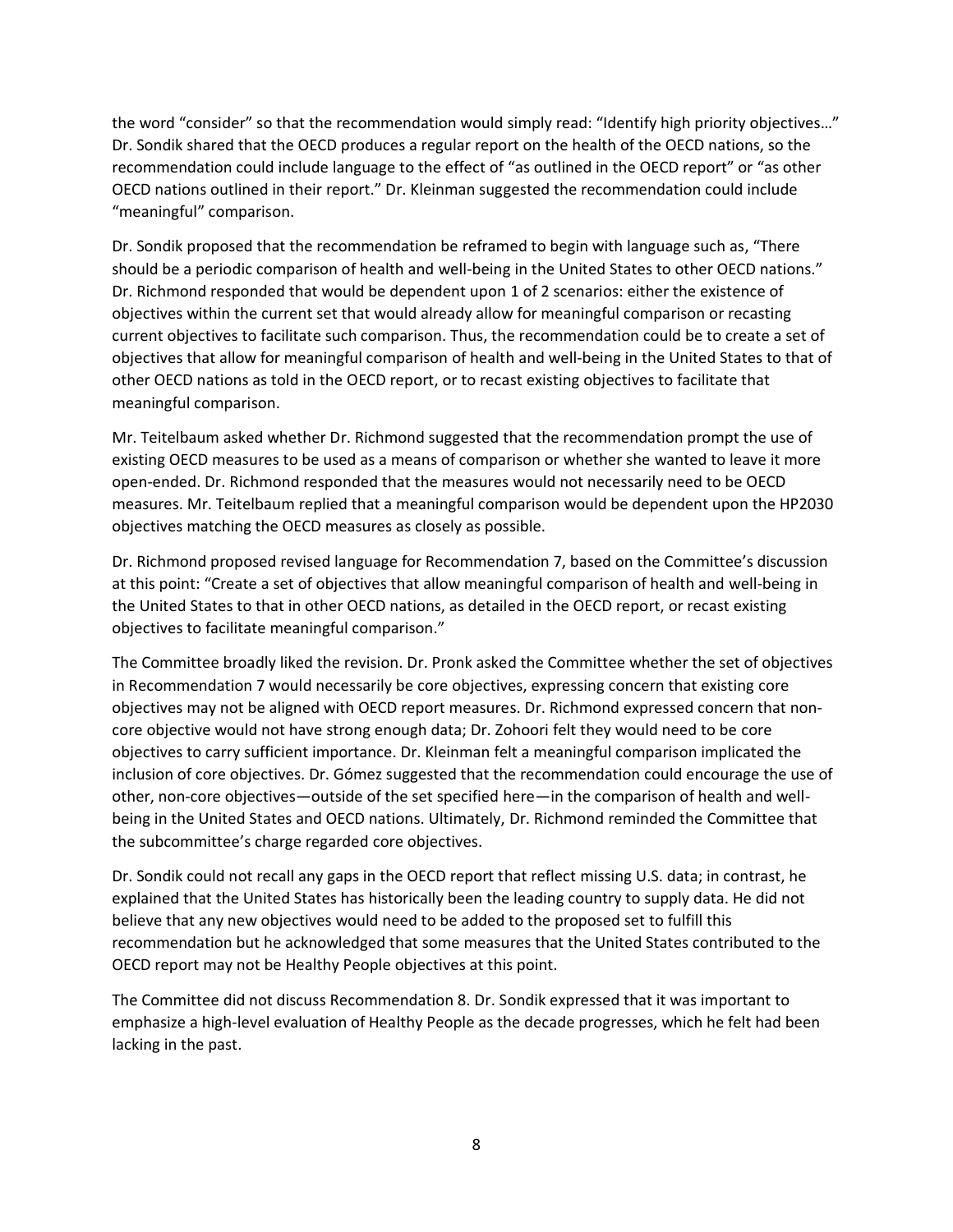# *Committee Vote*

The Committee unanimously approved Recommendations 1 through 8, as amended below.

- **Recommendation 1:** Given that the preponderance of objectives focused on morbidity and mortality, add a minimum of 10 cross-cutting objectives that explicitly address the upstream determinants of health and well-being, health promotion, public health infrastructure and disaster-preparedness, health equity, and health literacy.
- **Recommendation 2:** Add cross-cutting objectives that directly address structural and systematic prejudices and discrimination through law, policy, and organizational practices.
- **Recommendation 3:** Given the importance of prevention, consider an increased focus on disease incidence.
- **Recommendation 4:** The objectives are relatively silent as to the mechanism or processes underlying achieving the objectives. It is essential to link these objectives with information about risks, causes, and protective factor— and with evidence-based practices applicable to varied settings in many sectors—to maximize the likelihood of achieving the objectives.
- **Recommendation 5:** Provide a clear and detailed narrative that explicitly guides stakeholders in building on strengths and assets and in reducing the continued disparities and inequities that impede the overall improvement of health and well-being for the Nation.
- **Recommendation 6:** Objectives should be linked to implementation strategies designed in a way that fully engages stakeholders to a) adopt and adapt the objectives to be relevant to local or specific stakeholder needs; b) provide strategies and tools to facilitate such adaptation; and c) present interventions and approaches that can contribute to achieving the objectives.
- **Recommendation 7:** Create a set of objectives that allow meaningful comparison of health and well-being in the United States to that in other OECD nations (as detailed in the OECD report) or recast existing objectives to facilitate a meaningful comparison.
- **Recommendation 8:** Create a systematic and regular process to assess progress in meeting the overarching goals of Healthy People 2030. Because this broader assessment is at a higher level than individual objectives, the assessment should involve stakeholders and supplementary national or local data to inform progress in meeting the overarching goals. It may be informed by the ideas expressed in the forthcoming issue brief on summary measures of health and wellbeing.

Meeting Summary: Recommendations, Action Items, and Next Steps 12:55 p.m. – 1:00 p.m.

In addition to thanking Dr. Richmond for chairing the Objective Review subcommittee, Dr. Kleinman thanked the members of the Objective Review subcommittee for their rigorous and meticulous review